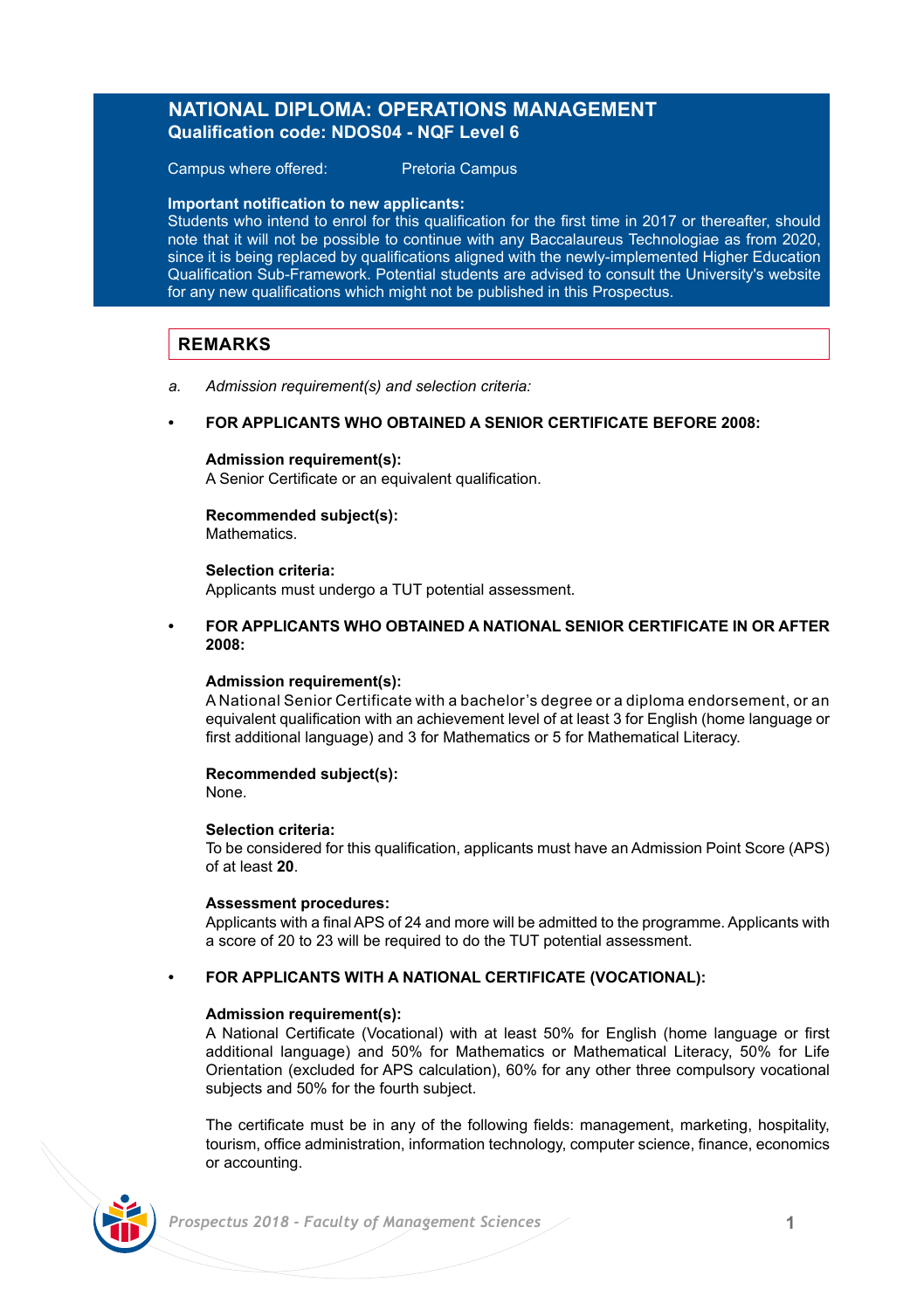## **Selection criteria:**

To be considered for this qualification, applicants must have an Admission Point Score (APS) of at least **27**.

- *b. Minimum duration:* Three years.
- *c. Presentation:* Day classes (first two years) and evening classes (third year). The subjects Operations Management Practice IA and IB are offered in the form of day classes.
- *d. Intake for the qualification:* January only.
- *e. Operations Management Practice IA and IB (work-integrated learning):* See Chapter 5 of Students' Rules and Regulations.
- *f. Exclusion and readmission:* See Chapter 2 of Students' Rules and Regulations.
- *g. Recognition of Prior Learning (RPL), equivalence and status:* See Chapter 30 of Students' Rules and Regulations.
- *h. Subject credits:* Subject credits are shown in brackets after each subject.

Key to asterisks:

Information does not correspond to information in Report 151. (Deviations approved by the Senate in August 2005.)

## **CURRICULUM**

| <b>FIRST YEAR</b> |                                                    |               |                                |
|-------------------|----------------------------------------------------|---------------|--------------------------------|
| <b>CODE</b>       | <b>SUBJECT</b>                                     | <b>CREDIT</b> | <b>PREREQUISITE SUBJECT(S)</b> |
| <b>FPO100T</b>    | Financial Principles in Operations<br>Management I | $(0, 186)^*$  |                                |
| OEF150T           | Organisational Effectiveness I                     | (0,250)       |                                |
| ORM100T           | Operations Management I                            | (0, 250)      |                                |
| OTE100T           | Operations Management Techniques I                 | (0,250)       |                                |
|                   | TOTAL CREDITS FOR THE FIRST YEAR:                  | 0.936         |                                |

|  | <b>SECOND YEAR</b> |
|--|--------------------|
|  |                    |

| <b>CODE</b>                              | <b>SUBJECT</b>                                                                                                                                           | <b>CREDIT</b>                              | <b>PREREQUISITE SUBJECT(S)</b>                                                                                   |
|------------------------------------------|----------------------------------------------------------------------------------------------------------------------------------------------------------|--------------------------------------------|------------------------------------------------------------------------------------------------------------------|
| MPP100T<br>OEF240T<br>ORM200T<br>OTE200T | Management Principles and Practice I<br>Organisational Effectiveness II<br><b>Operations Management II</b><br><b>Operations Management Techniques II</b> | (0, 188)<br>(0,250)<br>(0, 250)<br>(0,250) | Organisational Effectiveness I<br><b>Operations Management I</b><br><b>Operations Management</b><br>Techniques I |
| WPD100T                                  | Workplace Dynamics I                                                                                                                                     | (0, 188)                                   |                                                                                                                  |
| TOTAL CREDITS FOR THE SECOND YEAR:       |                                                                                                                                                          | 1.126                                      |                                                                                                                  |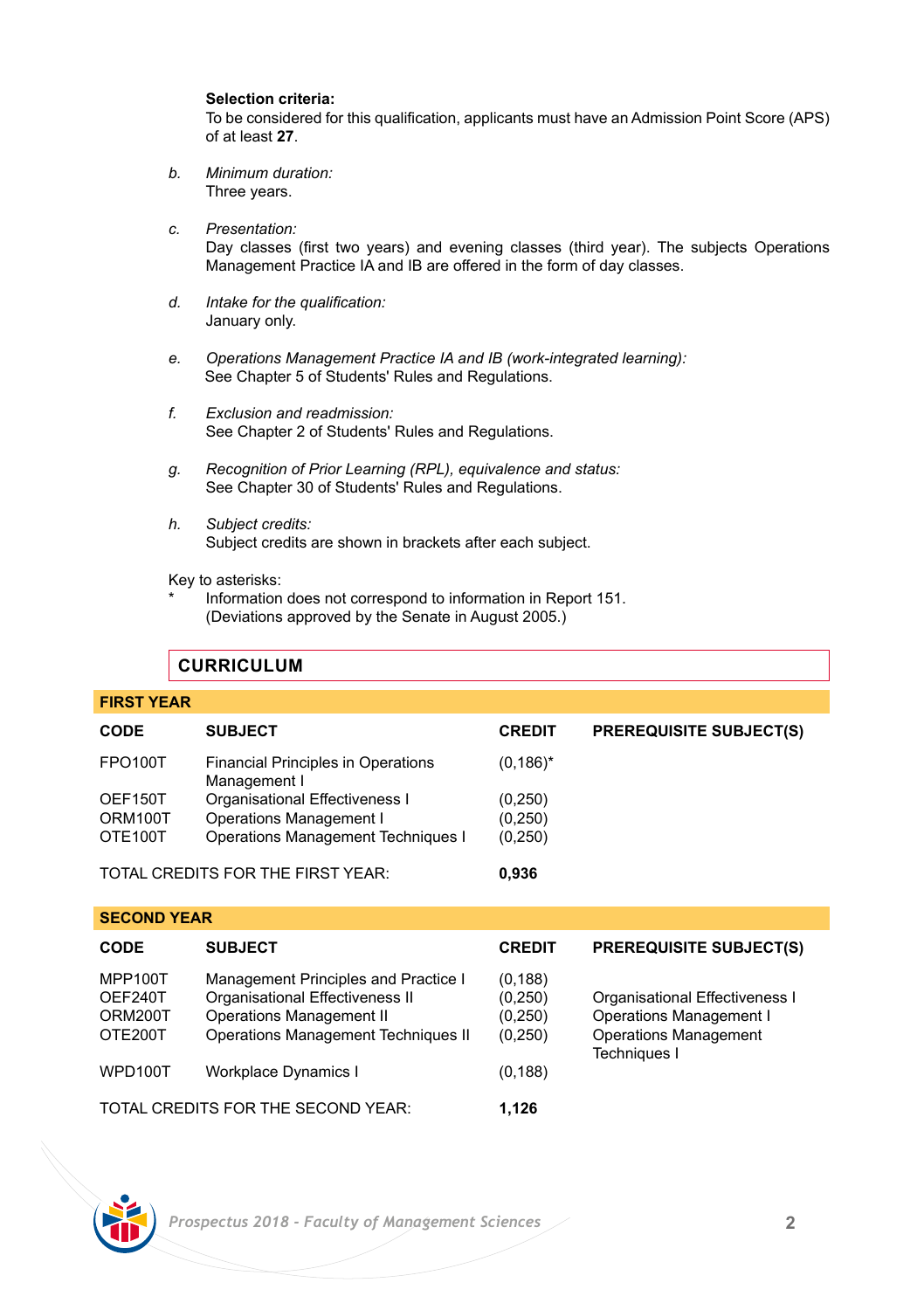| <b>CODE</b>                       | <b>SUBJECT</b>                                                                                                      | <b>CREDIT</b>                    | <b>PREREQUISITE SUBJECT(S)</b>                                                                                      |  |  |
|-----------------------------------|---------------------------------------------------------------------------------------------------------------------|----------------------------------|---------------------------------------------------------------------------------------------------------------------|--|--|
| OEF320T<br>ORM300T<br>OTE300T     | Organisational Effectiveness III<br><b>Operations Management III</b><br><b>Operations Management Techniques III</b> | (0, 188)<br>(0, 250)<br>(0, 250) | Organisational Effectiveness II<br>Operations Management II<br><b>Operations Management</b><br><b>Techniques II</b> |  |  |
| <b>FIRST AND SECOND SEMESTER</b>  |                                                                                                                     |                                  |                                                                                                                     |  |  |
| OMA10AT<br>OMA10BT                | Operations Management Practice IA<br>Operations Management Practice IB                                              | (0, 125)<br>(0, 125)             |                                                                                                                     |  |  |
| TOTAL CREDITS FOR THE THIRD YEAR: |                                                                                                                     | 0.938                            |                                                                                                                     |  |  |
|                                   | TOTAL CREDITS FOR THE QUALIFICATION:                                                                                | 3.000                            |                                                                                                                     |  |  |

## **SUBJECT/MODULE INFORMATION (OVERVIEW OF SYLLABUS)**

The syllabus content is subject to change to accommodate industry changes. Please note that a more detailed syllabus is available at the Department or in the study guide that is applicable to a particular subject/module. On 13 September 2017, the syllabus content was defined as follows:

**THIRD YEAR**

## **FINANCIAL PRINCIPLES IN OPERATIONS MANAGEMENT I (FPO100T) 1 X 3-HOUR PAPER** *(Subject custodian: Department of Managerial Accounting and Finance)*

Elements of cost, methods of costing and costing systems, financial aspects of a purchase procedure and stores procedure, basic concepts of cash flow, elements of overhead costs, financial aspects of budgeting, budgetary control, basic concepts of financing projects. Elements of cost, methods of costing and costing systems, financial aspects of a purchase procedure and stores procedure, basic concepts of cash flow. elements of overhead costs, financial aspects of budgeting, budgetary control, basic concepts of financing projects. (Total tuition time: not available)

## **M**

### **MANAGEMENT PRINCIPLES AND PRACTICE I (MPP100T) 1 X 3-HOUR PAPER** *(Subject custodian: Department of Management and Entrepreneurship)*

Dynamics of the organisation, motivation, management and leadership styles, management by objectives and communication. Decision making and problem solving, creativity, operational research, industrial relations, and the systems approach to organisations. (Total tuition time: not available)

## **O**

## **OPERATIONS MANAGEMENT I (ORM100T) 1 X 3-HOUR PAPER**

## *(Subject custodian: Department of Operations Management)*

Introduction to production management. Production management in perspective. The nature of operating systems and operations management. Product and service design. Facility planning and layout. Capacity management. Introduction to quality. (Total tuition time:  $\pm$  96 hours)

# **OPERATIONS MANAGEMENT II (ORM200T) 1 X 3-HOUR PAPER**

*(Subject custodian: Department of Operations Management)*

Introduction to production management, task and strategic importance of operational management, operational management systems, application of operational management to services, work study and quality, distribution and maintenance. Material requirements planning. Operations scheduling. Quality techniques. Just-in-time production. (Total tuition time: ± 96 hours)

**F**